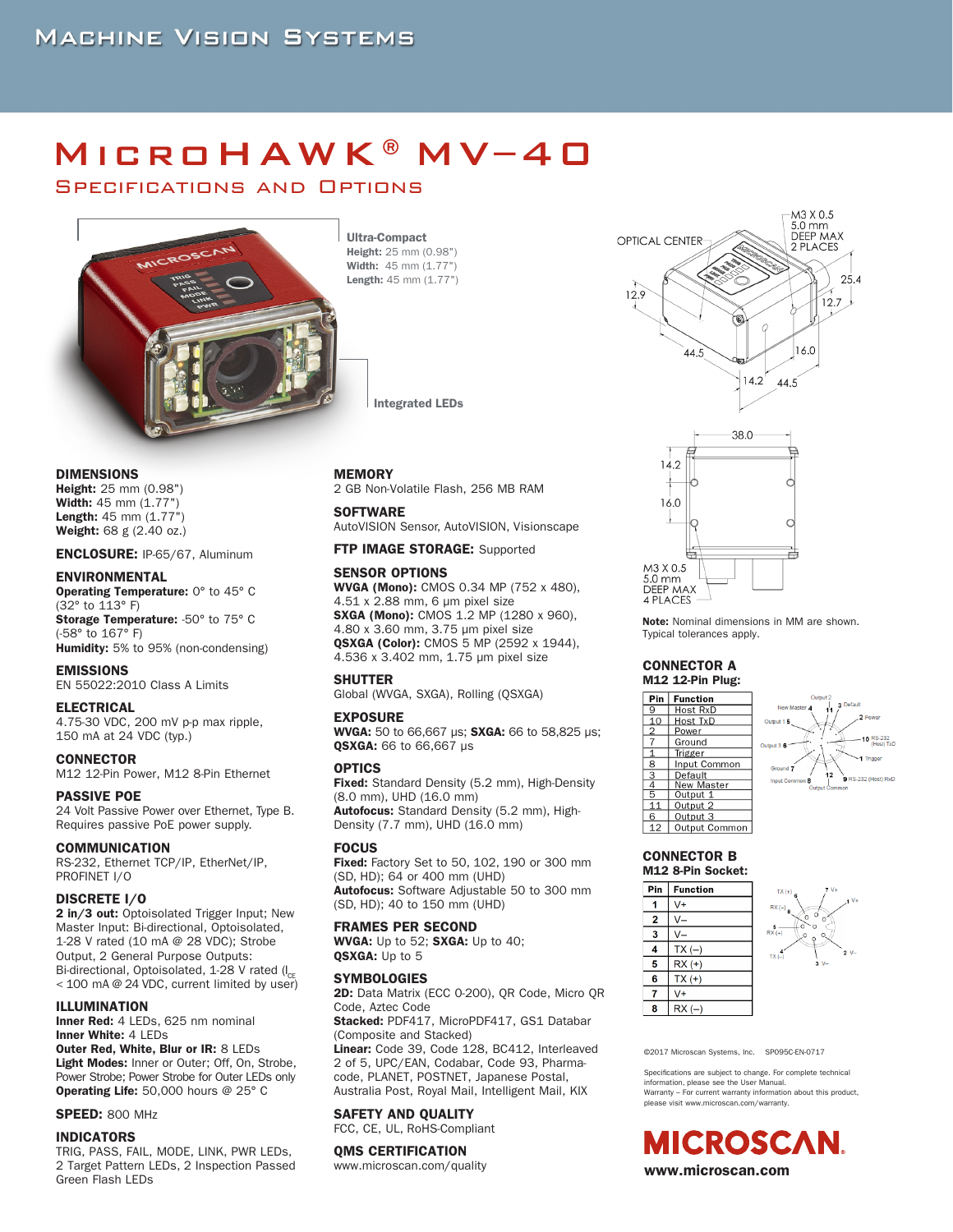## MicroHAWK®MV–40 Field of View and Read Range Charts

## WVGA Sensor Fixed Focus Read Ranges

|                                 |     |     | <b>WVGA HIGH-DENSITY</b> |                                      |        |                        |                            | <b>WVGA STANDARD DENSITY</b> |     |                                      |        |                        |                            |
|---------------------------------|-----|-----|--------------------------|--------------------------------------|--------|------------------------|----------------------------|------------------------------|-----|--------------------------------------|--------|------------------------|----------------------------|
| <b>Focus</b><br><b>Distance</b> |     |     | Field<br>of View         | <b>Typical 2D</b><br><b>Mil Size</b> |        | Depth of Field<br>(mm) | <b>Min. 2D</b><br>Mil Size | Field<br>of View             |     | <b>Typical 2D</b><br><b>Mil Size</b> |        | Depth of Field<br>(mm) | Min. 2D<br><b>Mil Size</b> |
| in.                             | mm  | in. | mm                       | mil size                             | Inside | Outside                | mil size                   | in.                          | mm  | mil size                             | Inside | Outside                | mil size                   |
| 2.0                             | 50  | 1.4 | 35                       | 7.5                                  | 43     | 58                     | 5                          | 2.0                          | 50  | 10                                   | 38     | 65                     | 7.5                        |
| 2.5                             | 64  | 1.5 | 38                       | 7.5                                  | 55     | 73                     | 5                          | 2.2                          | 55  | 10                                   | 49     | 78                     | 7.5                        |
| 3.2                             | 81  | 1.9 | 49                       | 10                                   | 65     | 97                     | 7.5                        | 2.8                          | 70  | 15                                   | 56     | 106                    | 10                         |
| 4.0                             | 102 | 2.6 | 65                       | 10                                   | 83     | 121                    | 10                         | 3.7                          | 94  | 20                                   | 52     | 152                    | 15                         |
| 5.2                             | 133 | 3.1 | 80                       | 15                                   | 90     | 176                    | 10                         | 4.5                          | 115 | 20                                   | 78     | 187                    | 15                         |
| 7.5                             | 190 | 4.5 | 114                      | 20                                   | 133    | 246                    | 15                         | 6.5                          | 165 | 30                                   | 128    | 252                    | 20                         |
| 11.8                            | 300 | 7.1 | 180                      | 30                                   | 179    | 422                    | 30                         | 10.2                         | 260 | 40                                   | 219    | 381                    | 30                         |

## Example Read Range:



## SXGA Sensor Fixed Focus Read Ranges

|                                 |     |                  | <b>SXGA HIGH-DENSITY</b> |                                      |                        |         |                     | <b>SXGA STANDARD DENSITY</b> |     |                                      |        |                        |                            |
|---------------------------------|-----|------------------|--------------------------|--------------------------------------|------------------------|---------|---------------------|------------------------------|-----|--------------------------------------|--------|------------------------|----------------------------|
| <b>Focus</b><br><b>Distance</b> |     | Field<br>of View |                          | <b>Typical 2D</b><br><b>Mil Size</b> | Depth of Field<br>(mm) |         | Min. 2D<br>Mil Size | Field<br>of View             |     | <b>Typical 2D</b><br><b>Mil Size</b> |        | Depth of Field<br>(mm) | Min. 2D<br><b>Mil Size</b> |
| in.                             | mm  | in.              | mm                       | mil size                             | Inside                 | Outside | mil size            | in.                          | mm  | mil size                             | Inside | Outside                | mil size                   |
| 2.0                             | 50  | 1.5              | 37                       | 5                                    | 47                     | 55      | 3.3                 | 2.1                          | 53  | 7.5                                  | 37     | 64                     | 5                          |
| 2.5                             | 64  | 1.6              | 41                       | 5                                    | 58                     | 70      | 3.3                 | 2.3                          | 59  | 7.5                                  | 49     | 78                     | 5                          |
| 3.2                             | 81  | 2.0              | 52                       | 7.5                                  | 70                     | 92      | 5                   | 2.9                          | 75  | 7.5                                  | 60     | 102                    | 7.5                        |
| 4.0                             | 102 | 2.7              | 69                       | 7.5                                  | 88                     | 116     | 5                   | 3.9                          | 100 | 10                                   | 74     | 131                    | 7.5                        |
| 5.2                             | 133 | 3.4              | 85                       | 10                                   | 107                    | 159     | 7.5                 | 4.8                          | 123 | 10                                   | 88     | 161                    | 10                         |
| 7.5                             | 190 | 4.8              | 122                      | 15                                   | 137                    | 243     | 10                  | 6.9                          | 175 | 15                                   | 115    | 265                    | 15                         |
| 11.8                            | 300 | 7.6              | 192                      | 20                                   | 185                    | 400     | 15                  | 10.9                         | 277 | 20                                   | 224    | 427                    | 20                         |

### Example Read Range:



## QSXGA Sensor Fixed Focus Read Ranges

|                                                     |     |     | <b>OSXGA HIGH-DENSITY</b>            |                        |        |                     |                  |      | <b>OSXGA STANDARD DENSITY</b>        |          |                        |                            |          |
|-----------------------------------------------------|-----|-----|--------------------------------------|------------------------|--------|---------------------|------------------|------|--------------------------------------|----------|------------------------|----------------------------|----------|
| Field<br><b>Focus</b><br>of View<br><b>Distance</b> |     |     | <b>Typical 2D</b><br><b>Mil Size</b> | Depth of Field<br>(mm) |        | Min. 2D<br>Mil Size | Field<br>of View |      | <b>Typical 2D</b><br><b>Mil Size</b> |          | Depth of Field<br>(mm) | Min. 2D<br><b>Mil Size</b> |          |
| in.                                                 | mm  | in. | mm                                   | mil size               | Inside | Outside             | mil size         | in.  | mm                                   | mil size | Inside                 | Outside                    | mil size |
| 2.0                                                 | 50  | 1.4 | 35                                   | 5                      | 46     | 55                  | 3.3              | 2.0  | 51                                   | 5        | 43                     | 59                         | 3.3      |
| 2.5                                                 | 64  | 1.5 | 39                                   | 5                      | 59     | 68                  | 3.3              | 2.2  | 57                                   | 5        | 55                     | 72                         | 3.3      |
| 3.2                                                 | 81  | 2.0 | 50                                   | 5                      | 74     | 87                  | 3.3              | 2.8  | 72                                   | 5        | 69                     | 92                         | 5        |
| 4.0                                                 | 102 | 2.6 | 66                                   | 5                      | 94     | 110                 | 3.3              | 3.8  | 96                                   | 7.5      | 80                     | 124                        | 5        |
| 5.2                                                 | 133 | 3.2 | 81                                   | 7.5                    | 112    | 153                 | 5                | 4.6  | 117                                  | 7.5      | 107                    | 159                        | 7.5      |
| 7.5                                                 | 190 | 4.6 | 116                                  | 10                     | 154    | 227                 | 7.5              | 6.6  | 168                                  | 10       | 150                    | 231                        | 10       |
| 11.8                                                | 300 | 7.2 | 184                                  | 15                     | 227    | 373                 | 10               | 10.4 | 265                                  | 15       | 203                    | 397                        | 15       |

## Example Read Range:



## UHD Fixed Focus Read Ranges

| <b>SXGA UHD - 64 MM</b> |        |                        |                      |       |  |  |  |  |
|-------------------------|--------|------------------------|----------------------|-------|--|--|--|--|
| Min. 1D<br>Element      |        | Depth of Field<br>(mm) | <b>Field of View</b> |       |  |  |  |  |
| mil size                | Inside | Outside                | Hor.                 | Vert. |  |  |  |  |
| $\overline{2}$          | 63.5   | 64.5                   |                      |       |  |  |  |  |
| 2.5                     | 62.5   | 66                     | 16.5                 | 12.5  |  |  |  |  |
| 3                       | 62.5   | 66                     |                      |       |  |  |  |  |
| 3.3                     | 62.5   | 67                     |                      |       |  |  |  |  |

| <b>SXGA UHD - 400 MM</b> |        |                        |                      |       |  |  |  |  |  |
|--------------------------|--------|------------------------|----------------------|-------|--|--|--|--|--|
| Min. 2D<br>Element       |        | Depth of Field<br>(mm) | <b>Field of View</b> |       |  |  |  |  |  |
| mil size                 | Inside | Outside                | Hor.                 | Vert. |  |  |  |  |  |
| 7.5                      | 360    | 415                    |                      |       |  |  |  |  |  |
| 10                       | 351    | 429                    |                      |       |  |  |  |  |  |
| 15                       | 325    | 451                    | 114                  | 86    |  |  |  |  |  |
| 20                       | 309    | 466                    |                      |       |  |  |  |  |  |
| 30                       | 293    | 512                    |                      |       |  |  |  |  |  |
| 40                       | 303    | 563                    |                      |       |  |  |  |  |  |

Note: Minimum 1D element is typically 1/2 the size of minimum 2D element. Example: 10 mil 2D = 5 mil 1D.

Microscan and all product names and logos as noted are trademarks or<br>registered trademarks of Microscan Systems, Inc. All other trademarks are<br>the property of their respective owners.